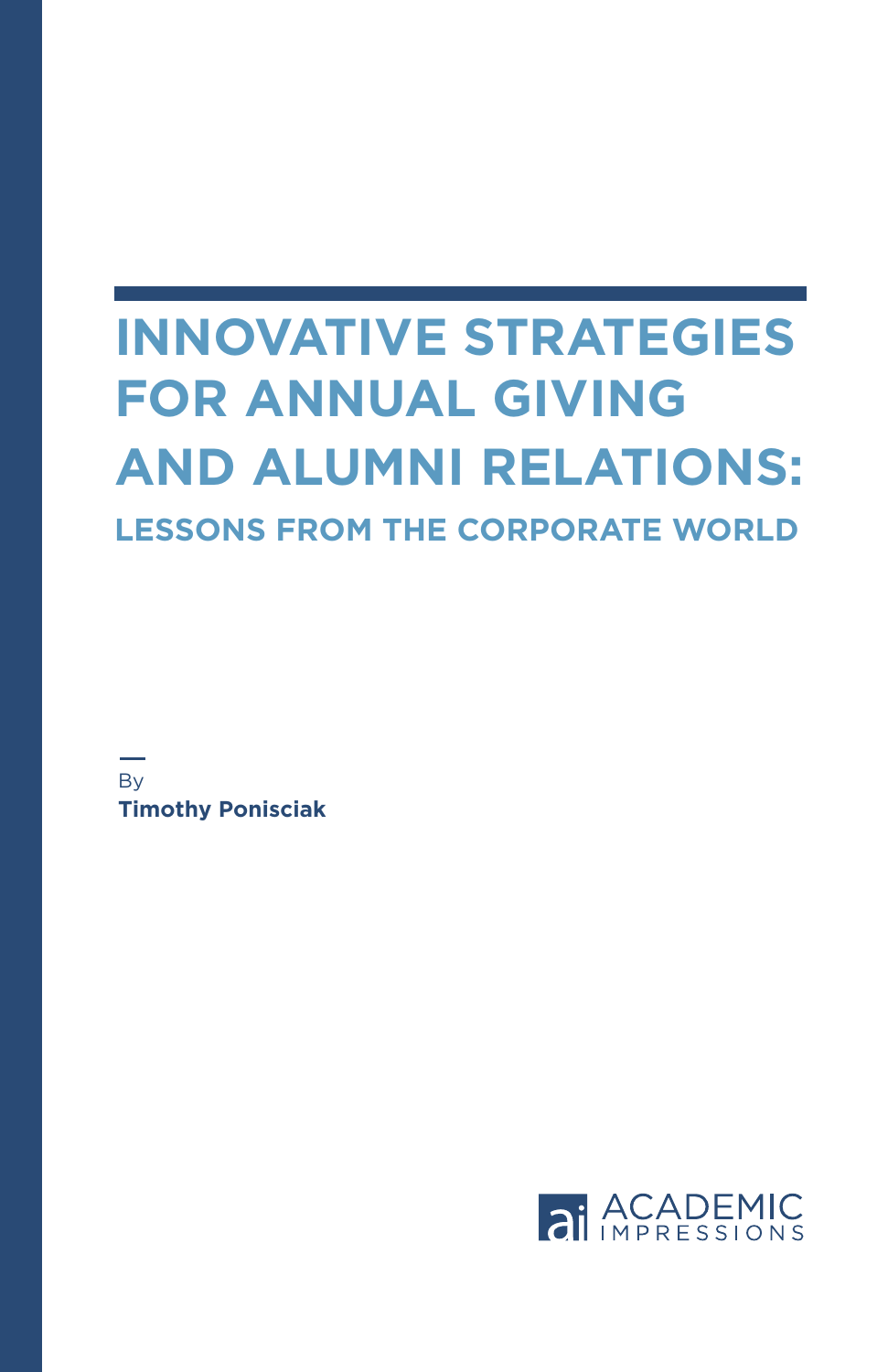## Table of Contents

| <b>INTENTIONAL MARKETING AND BRANDING CONTRACT AND ASSESSMENT REPORT OF A SET OF A SET OF A SET OF A SET OF A SET OF A SET OF A SET OF A SET OF A SET OF A SET OF A SET OF A SET OF A SET OF A SET OF A SET OF A SET OF A SET OF</b> |    |
|--------------------------------------------------------------------------------------------------------------------------------------------------------------------------------------------------------------------------------------|----|
|                                                                                                                                                                                                                                      |    |
|                                                                                                                                                                                                                                      |    |
|                                                                                                                                                                                                                                      |    |
| Turning Your Most Passionate Stakeholders into Brand Ambassadors 31                                                                                                                                                                  |    |
|                                                                                                                                                                                                                                      |    |
|                                                                                                                                                                                                                                      |    |
|                                                                                                                                                                                                                                      |    |
| Creating Urgency 54                                                                                                                                                                                                                  |    |
| Crowdfunding 59                                                                                                                                                                                                                      |    |
| ENGAGING ALUMNI EXPERIENCESNE AND THE RESERVE OF STATE AND THE RESERVE OF STATE AND THE RESERVE OF STATE AND T                                                                                                                       |    |
|                                                                                                                                                                                                                                      |    |
| Strengthening Your Alumni Bonds through the Use of Twitter________________70                                                                                                                                                         |    |
|                                                                                                                                                                                                                                      |    |
| Creating an Immersive Experience for Your Alumni 482                                                                                                                                                                                 |    |
|                                                                                                                                                                                                                                      | 89 |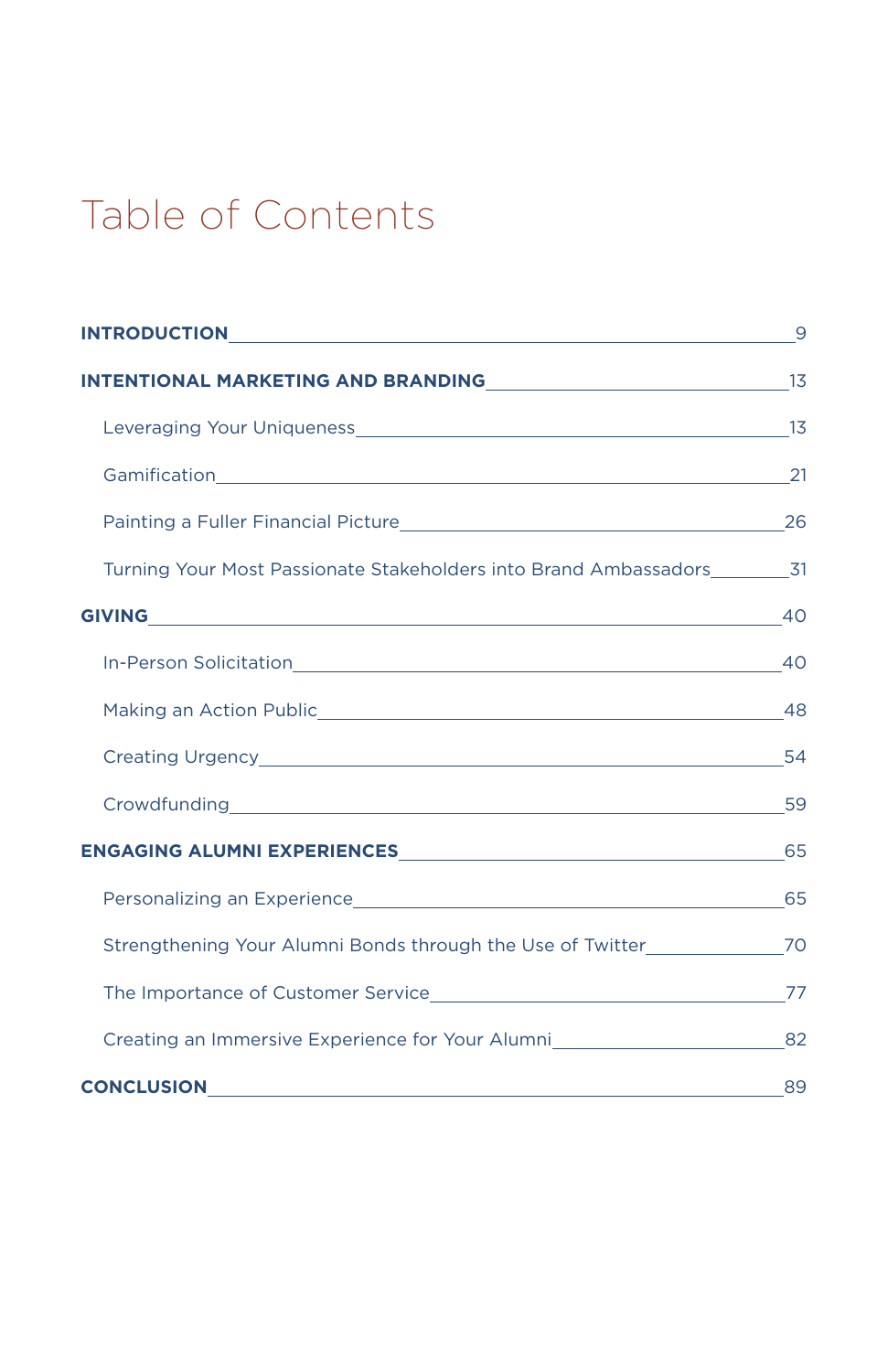# **INTRODUCTION**

When I attend annual giving or alumni relations conferences, I am often struck by some of the great work done by so many colleges and universities. There are always so many new and different ideas out there. There are schools that have created unique giving challenges, schools that have instituted complex volunteer structures that clearly have a huge impact on reunion fundraising, alumni associations that execute social media engagement campaigns that go viral within their alumni communities, and new events that increase the connection between the alumni base and the institution. As a collaborative environment, higher ed could learn from these great new ideas. However, ideas don't always spread like wildfire throughout the industry. The market for each institution is somewhat distinct, so when a great new program or creative idea is introduced, it doesn't always spread from coast to coast and infiltrate the strategy of other annual giving or alumni relations programs.

To learn the most from the innovations of others, annual giving and alumni relations departments should continue to share ideas with each other through conferences and webinars, but should also look outside of the higher-ed industry to find marketing techniques and processes that are transferable from the corporate world. This book will use these transferable ideas to help shed light onto three different areas of higher education:

- Marketing and branding of an institution
- Creating unique, memorable ways for alumni to give to their alma mater
- **Demogenal of the Steps** of engaging experiences for alumni, parents, and friends

It will show how new, popular marketing techniques are being translated into these three areas of higher ed and will leave you with a bevy of ideas to implement at your institution.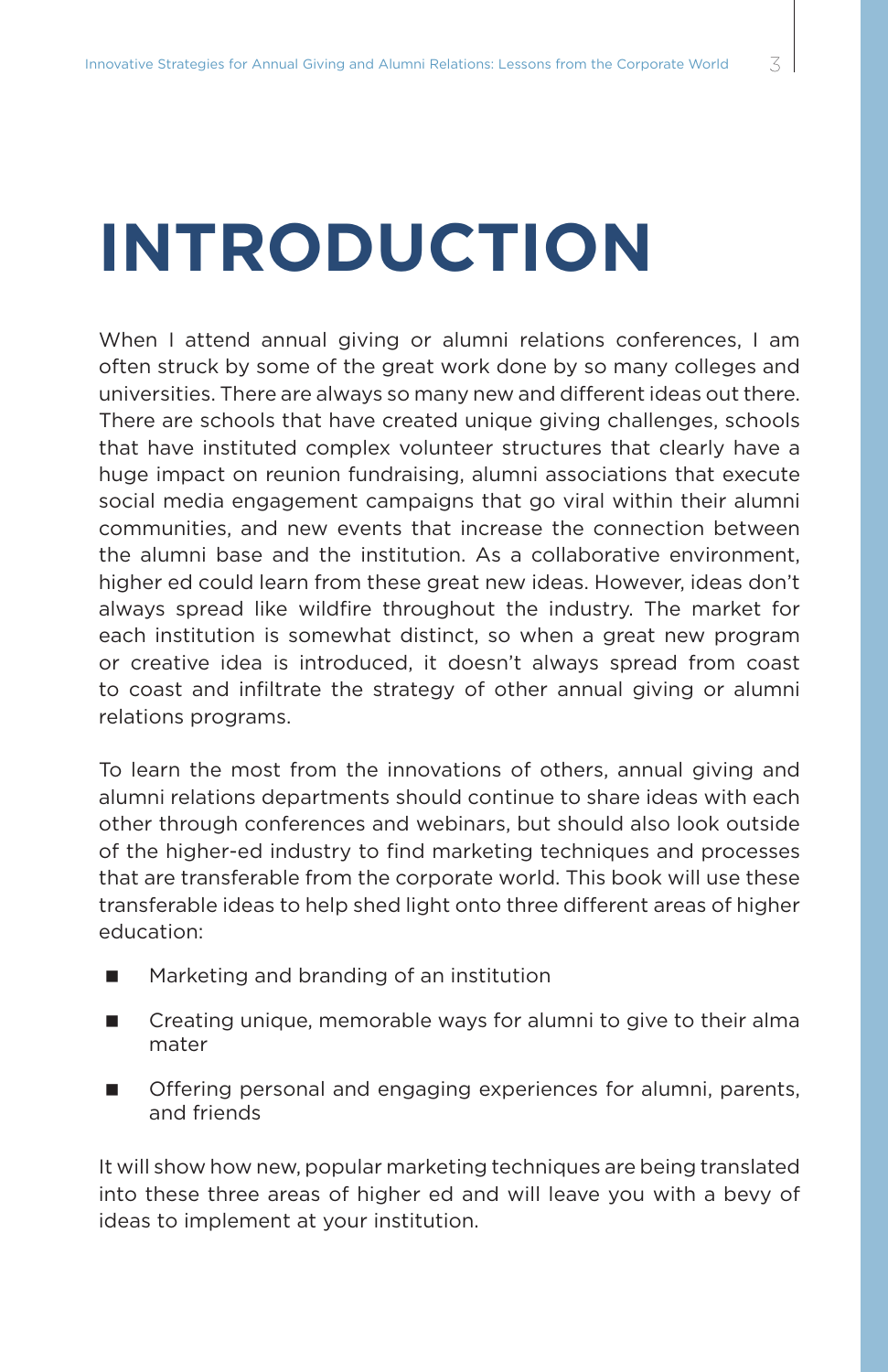# **ENGAGING ALUMNI EXPERIENCES**

### Personalizing an Experience

In 2011, Australians were the first to be treated to the now famous "Share a Coke" campaign. Coca-Cola launched the campaign in order to connect with younger people on a more personal level since young people did not feel connected to the company in any way.<sup>1</sup> In order to create this much needed connection with younger consumers, Coca Cola's South Pacific marketing department began printing, in the iconic Coca-Cola colors, many of the most common first names in Australia on the sides of Coke bottles and cans. Individuals not only wanted to purchase Coke cans that had their own names on the side, but people also wanted to purchase the bottles and cans that had their friends names on the sides, as a gift. Over the course of that summer, Coke ended up selling over 250 million named bottles.<sup>2</sup> The campaign has since been launched in many other parts of the world, including the United States.

Personalization is a very powerful marketing strategy and product selling point. Companies like Build-A-Bear, American Girl and Ridemakerz have capitalized on children's desires to have something that is unique to them, focused on their individual preferences. But, what can colleges and universities do to personalize the donor experience? Are there ways to make our donors feel unique without breaking the bank? To be able to personalize an experience for a donor is a way

<sup>1</sup> Moye, Jay. 2014. *Share a Coke: How the Groundbreaking Campaign Got Its Start 'Down Under'*. September 25. Accessed September 11, 2015. http://www.coca-colacompany.com/ stories/share-a-coke-how-the-groundbreaking-campaign-got-its-start-down-under.

<sup>2</sup> Moye, Jay. 2014. *Share a Coke: How the Groundbreaking Campaign Got Its Start 'Down Under'*. September 25. Accessed September 11, 2015. http://www.coca-colacompany.com/ stories/share-a-coke-how-the-groundbreaking-campaign-got-its-start-down-under.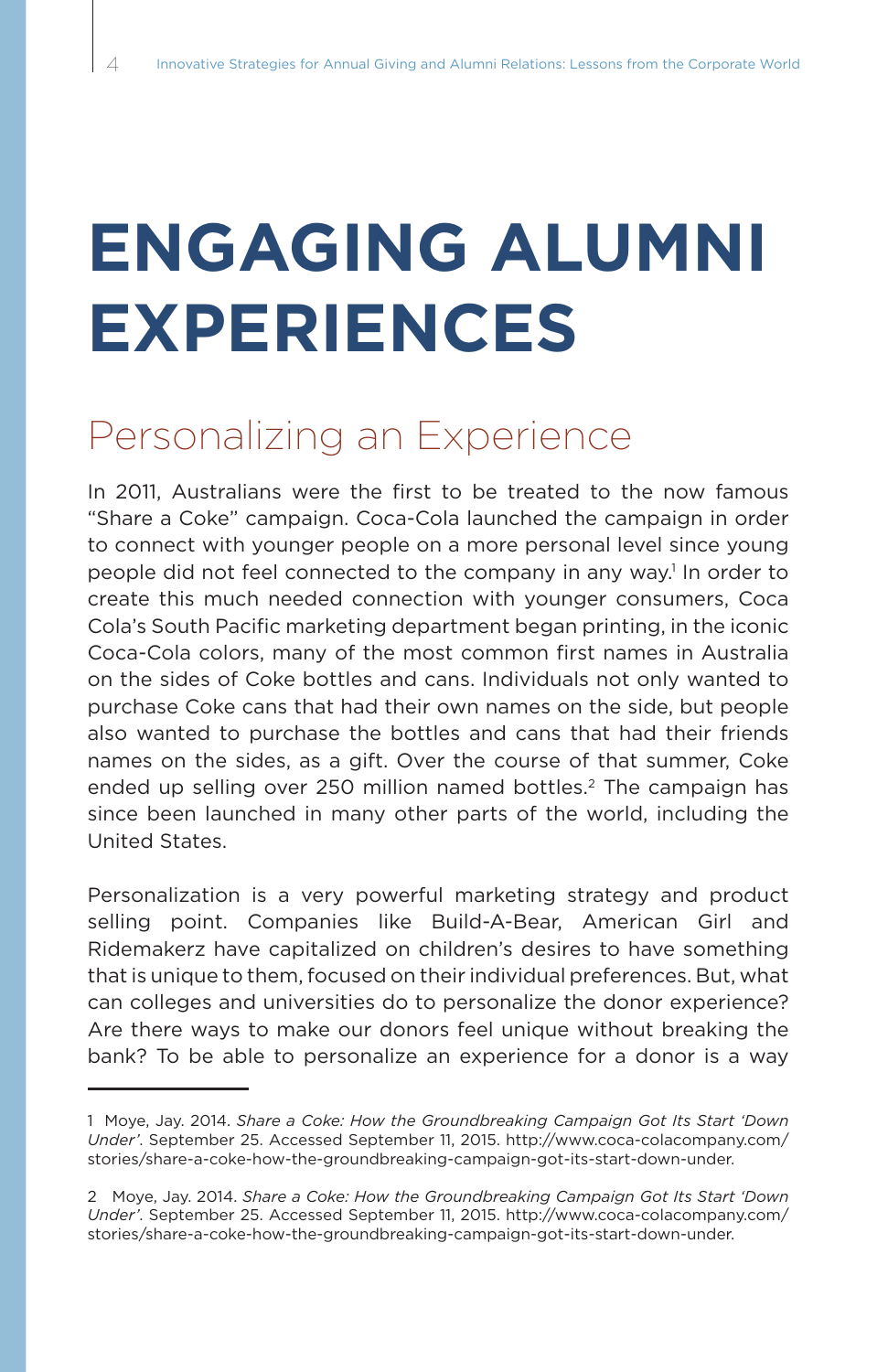to create a long-lasting, compelling relationship between the donor and the institution. Perhaps a personalized experience or stewardship opportunity cannot be created for every donor, but a campaign surrounding personalization could be created for a recognition society or a unique, one-time fundraising campaign.

#### **Georgetown University**

Georgetown University found a very powerful and simple way to allow donors to express themselves, while also benefitting the alumni association. It was called the Alumni House fundraiser.

The Alumni House has been used by the Georgetown alumni association for about fifty years. It houses a library, a boardroom, employee offices, the annual fund phone-a-thon center, Georgetown memorabilia, and space that can be used for lectures and special events. In 2005 however, it was in desperate need of repair. Approximately \$7.5 million was needed to complete the work and to create a permanent endowment.

Bill Reynolds, associate vice president of alumni relations and the annual fund at Georgetown, was tasked with figuring out how to raise the necessary funds on top of the lead naming gift secured by Mike Goodwin and Joe Kender, senior advancement leaders at GU for the Alumni House. While this was a tall task, he knew that there was great opportunity, as the Alumni House was a high traffic area, and visible for alumni coming back to campus. Traditional brick and paver campaigns were planned, but Reynolds wanted to do something different as well. After some brainstorming, one of Georgetown's volunteer leaders mentioned his affinity for the Palm Restaurant, the acclaimed steakhouse that started in NYC. The Palm is known for the caricatures that are on its walls, of both notable locals and also regulars of the restaurant. What if Georgetown created a similar display in the Alumni House, for supporters of the campaign? The Alumni Association ran with this idea, even going so far as to hire the artist who draws the caricatures at the Palm Restaurant to draw for the Alumni House.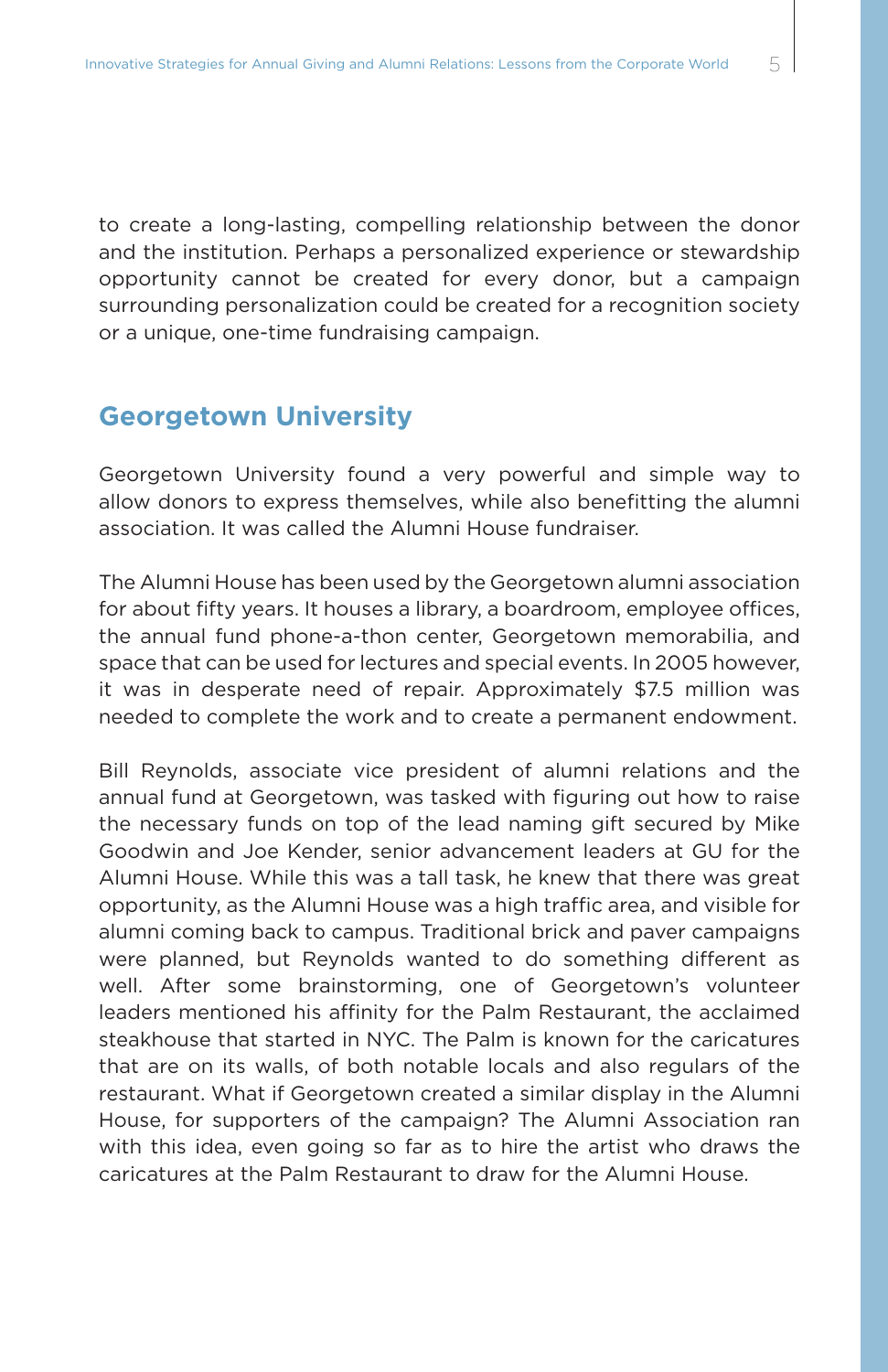Donors responded in droves. The Alumni House's winter garden room is now festooned with over 160 drawings of alumni who have donated at least \$15,000 each in support of the Alumni House campaign. "Our alumni love this opportunity to permanently connect themselves to the campus of Georgetown," Reynolds said. "Many alumni not only immortalized themselves, but also chose to have their caricature include their spouses and children. One family came down in a small bus in order to see the caricature of a recently deceased alumnus whom they knew as father, grandfather, uncle, and brother." Alumni were allowed to display their own unique relationship to Georgetown as part of the caricature. Different drawings highlight an alumnus or alumna's time on one of Georgetown's athletics teams. Other drawings feature alumni in Georgetown clothing. Still others showcase the alumnus or alumna's major while in school or chosen career path post-graduation.

This campaign assisted Georgetown in raising funds for its Alumni House and had a much longer lasting effect. The personalized nature of the stewardship has connected alumni to a physical place on campus that they want to come back and visit when they are in the area, which allows for the Alumni Association to continue to foster relationships as alumni visit the building. It also acts as a conversation starter. How many times has the alumni association been mentioned by an alumnus who wants to talk about his or her caricature? This type of word-ofmouth awareness is invaluable to a higher-ed institution, and while the effect cannot be directly measured, it is surely having a lasting impact on the university.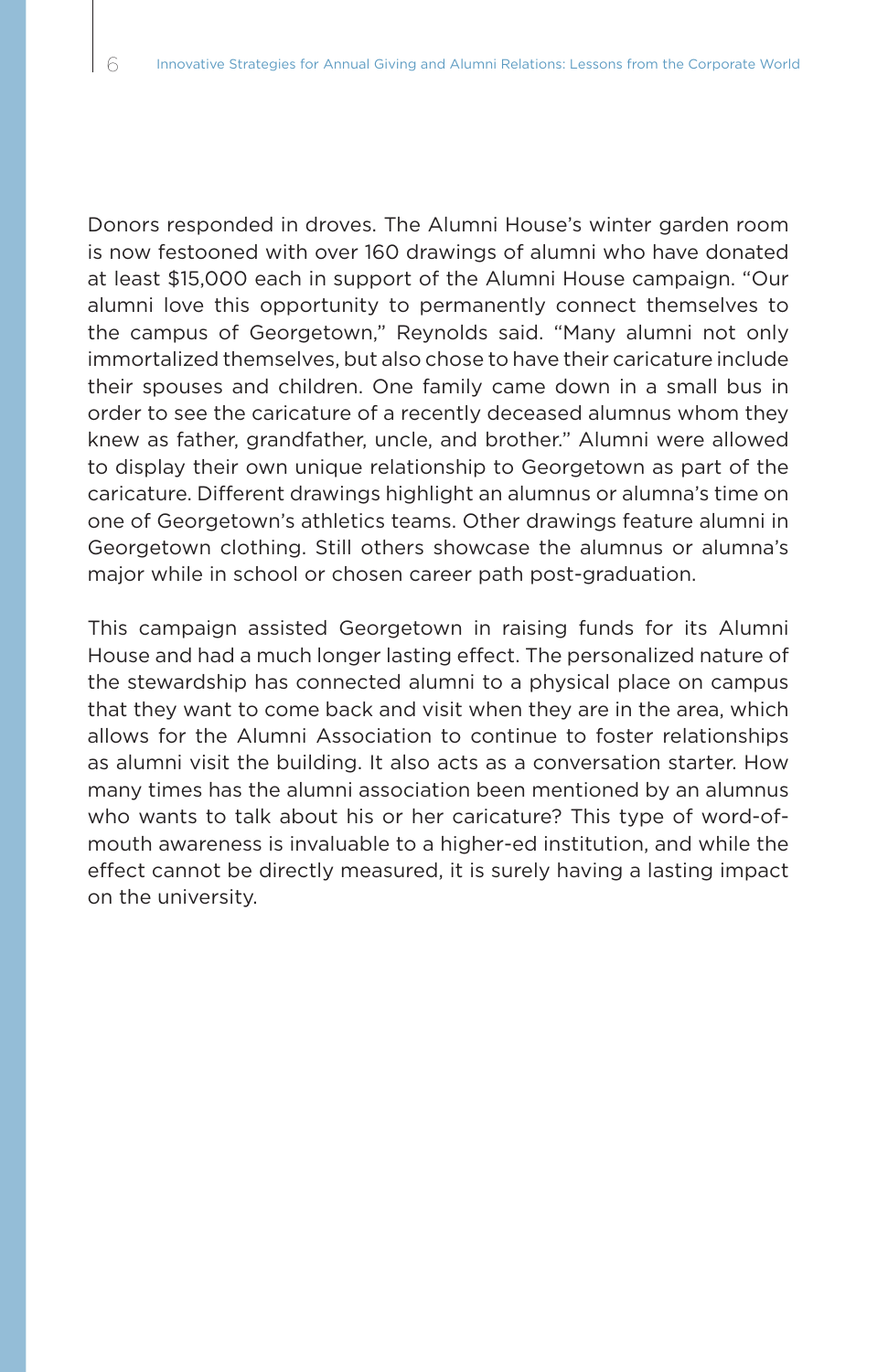### Coordinating Thank-you Campaigns

Personalization helps alumni feel that their alma mater knows them and values them. Numerous schools have thank-you campaigns where students pen notes of gratitude to recent donors to their annual fund to express how donations have influenced the student's time on campus. The Corby Society, Notre Dame's young alumni recognition society, handwrites thank-you cards to an alumnus when he or she joins the society. Student "thank-a-thon" campaigns are simple to execute, and like the Alumni House fundraiser, they have multiple benefits.

You can set up in high traffic areas on campus; students are often willing to write two or three cards when they come in since it does not take a lot of time. And this is often a low cost initiative. With a little bit of on-campus advertising, emails to your student listserv, some free food, and the ability to have any student workers employed by your development/fundraising department advertising the event via social media, you can have a fair share of students stopping by. The end result is that alumni feel that their donation was meaningful because a student took the time to write a note. The additional benefit is that annual giving teams get to have direct interaction with future alumni, educating them on the importance of making annual gifts to their alma mater, and showing them, in a public way, just how many alumni make these gifts.

Personalization can also affect your direct mail and email pieces. Many schools include variable text in letters and emails based on class years, activities and majors. However, a more influential use of variable information is on the outer envelope or the subject line. Variable imagery used on envelopes—showing a different building depending on an alumnus's chosen major, or a different dorm depending on where the alumnus lived—often results in more alumni opening a direct mail piece because the imagery will have a positive impression on the alumnus and make them feel that their institution knows and values them. This is also a minimal investment when it comes to cost, resources, and time.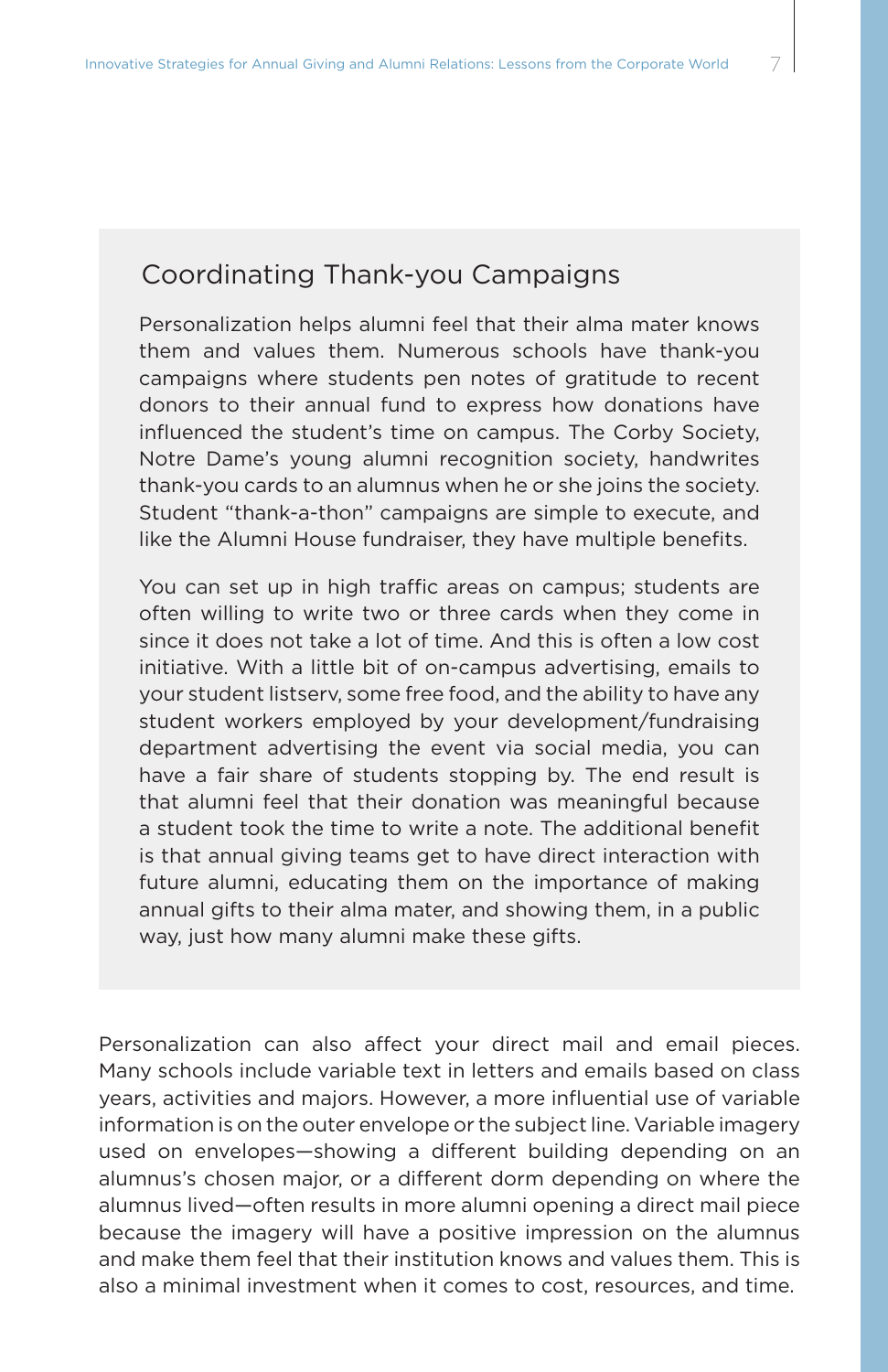### $(?)$  Key Questions to Ask Right Now

- What are you doing to personalize the donor experience? Can you segment this approach to ensure that there are appropriate levels of personalization for annual donors versus recognition society members?
- $\blacksquare$  How do your alumni identify with their alma mater (Do they consider themselves band alumni, engineering alumni, resident hall alumni)? This will help drive how you would segment a thank-you card campaign.
- Can you create personalized segmentation based on imagery? In order to create a higher open rate for direct mail pieces, using personalized imagery for alumni based on the major, activities, or residence halls for each alumnus can peak their interest before they even open a direct mail piece.
- How can you create a unique, personalized experience for recognition society donors or major donors of a one-time fundraising appeal? Is there an opportunity to do something like the caricature initiative in your alumni relations office, or in a high traffic area like a stadium, student center, or administration building?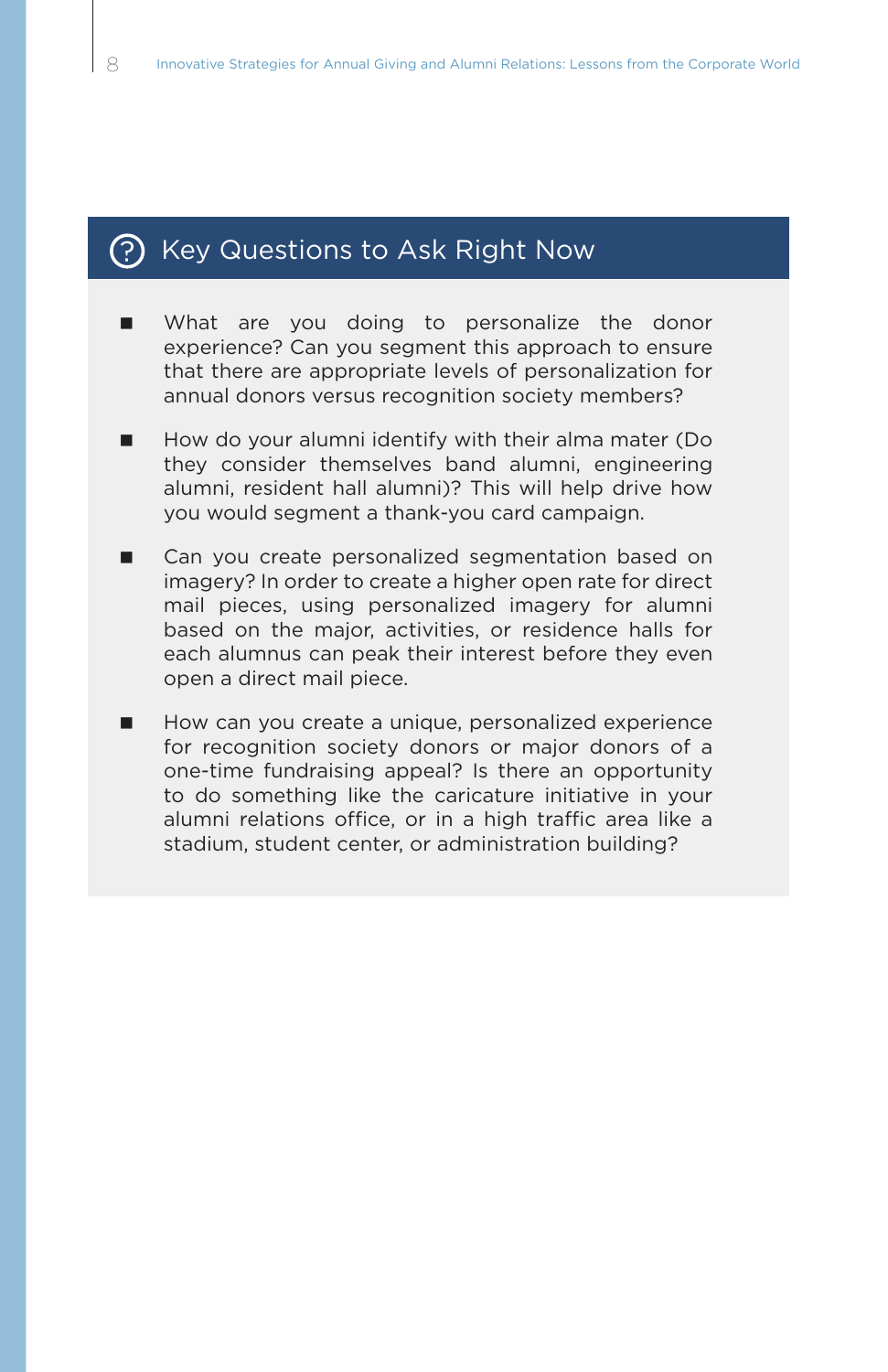